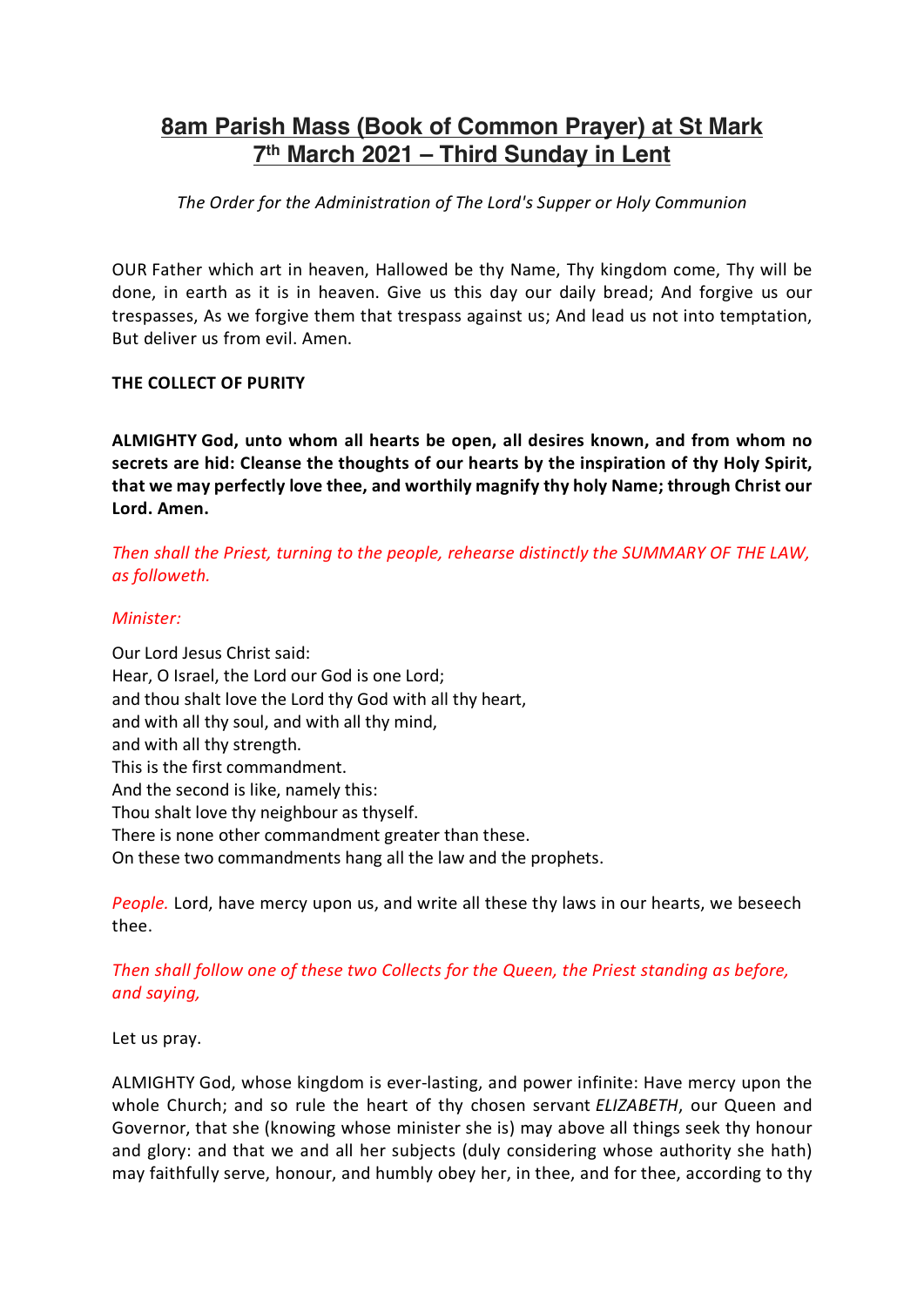blessed Word and ordinance; through Jesus Christ our Lord, who with thee and the Holy Ghost liveth and reigneth, ever one God, world without end. **Amen.**

## *Or,*

ALMIGHTY and everlasting God, we are taught by thy holy Word, that the hearts of Kings are in thy rule and governance, and that thou dost dispose and turn them as it seemeth best to thy godly wisdom: We humbly beseech thee so to dispose and govern the heart of ELIZABETH thy servant, our Queen and Governor, that in all her thoughts, words, and works, she may ever seek thy honour and glory, and study to preserve thy people committed to her charge, in wealth, peace and godliness: Grant this, O merciful Father, for thy dear Son's sake, Jesus Christ our Lord. **Amen.**

Then shall be said the Collect of the Day **(Third Sunday in Lent)**

#### **THE COLLECT**

WE beseech thee, Almighty God, look upon the hearty desires of thy humble servants, and stretch forth the right hand of thy Majesty, to be our defence against all our enemies; through Jesus Christ our Lord. Amen.

And immediately after the Collect the Priest shall read the Epistle, saying, The Epistle is written in the  $5<sup>th</sup>$  Chapter of the letter to the Ephesians beginning at the  $1<sup>st</sup>$  Verse (*Ephesians 5.1-14)*

BE ye therefore followers of God, as dear children; and walk in love, as Christ also hath loved us, and hath given himself for us, an offering and a sacrifice to God for a sweetsmelling savour. But fornication, and all uncleanness, or covetousness, let it not be once named amongst you, as becometh saints; neither filthiness, nor foolish-talking, nor jesting, which are not convenient; but rather giving of thanks: for this ye know, that no whoremonger, nor unclean person, nor covetous man, who is an idolater, hath any inheritance in the kingdom of Christ, and of God. Let no man deceive you with vain words: for because of these things cometh the wrath of God upon the children of disobedience. Be not ye therefore partakers with them: for ye were sometimes darkness, but now are ye light in the Lord: walk as children of light; (for the fruit of the Spirit is in all goodness, and righteousness, and truth;) proving what is acceptable unto the Lord. And have no fellowship with the unfruitful works of darkness, but rather reprove them: for it is a shame even to speak of those things which are done of them in secret. But all things that are reproved are made manifest by the light: for whatsoever doth make manifest is light. Wherefore he saith, Awake, thou that sleepest, and arise from the dead, and Christ shall give thee light.

*And the Epistle ended, the priest shall say,* Here endeth the Epistle.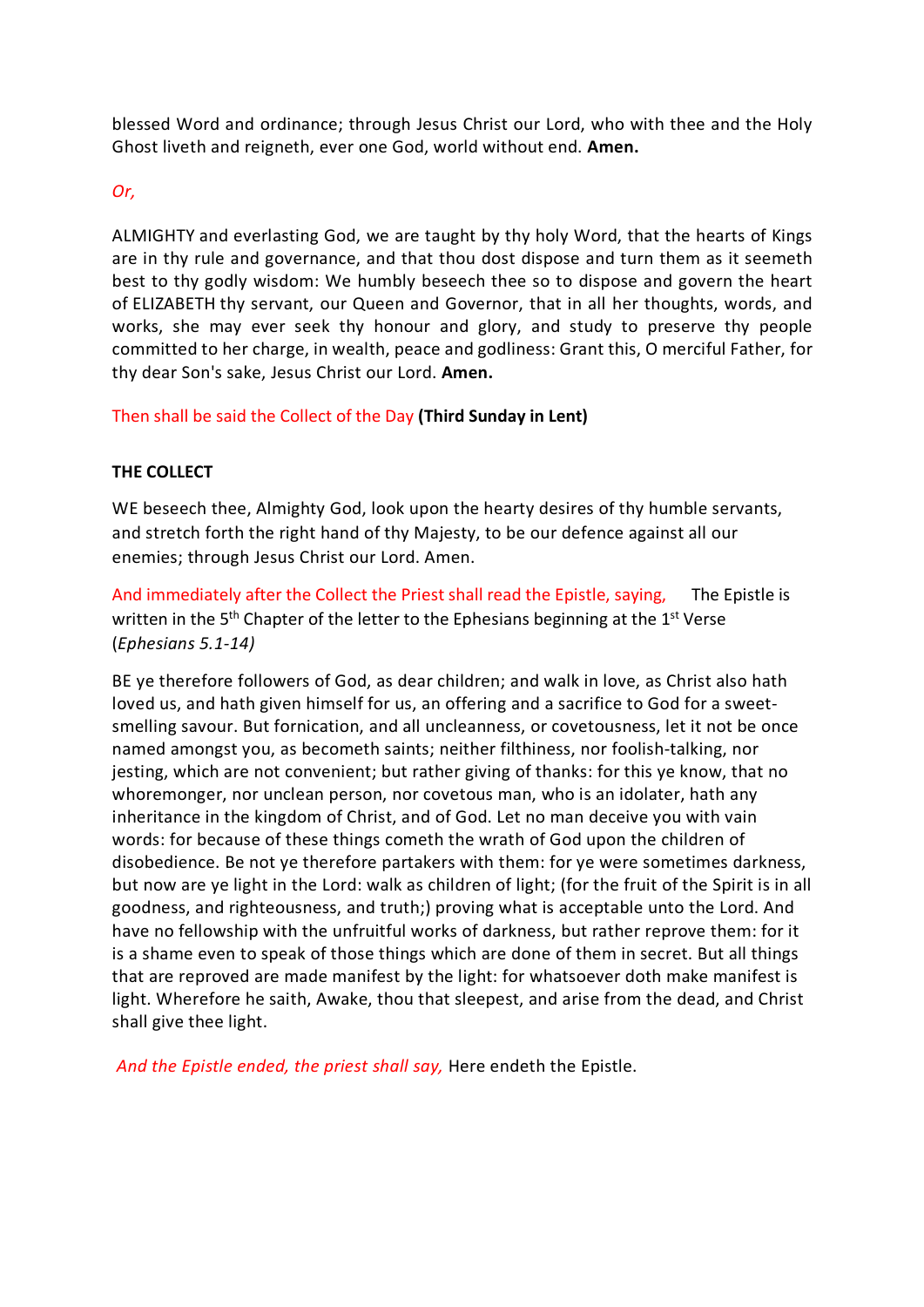# *Then shall the Gospel be read (the people all standing up) saying,* The holy Gospel is written in the 11<sup>th</sup> Chapter of St. Luke beginning at the 14<sup>th</sup> verse (St. Luke 11.14-28)

JESUS was casting out a devil, and it was dumb. And it came to pass, when the devil was gone out, the dumb spake; and the people wondered. But some of them said, He casteth out devils through Beelzebub, the chief of the devils. And others, tempting him, sought of him a sign from heaven. But he, knowing their thoughts, said unto them, Every kingdom divided against itself is brought to desolation; and a house divided against a house falleth. If Satan also be divided against himself, how shall his kingdom stand? because ye say, that I cast out devils through Beelzebub. And if I by Beelzebub cast out devils, by whom do your sons cast them out? therefore shall they be your judges. But if I with the finger of God cast out devils, no doubt the kingdom of God is come upon you. When a strong man armed keepeth his palace, his goods are in peace; but when a stronger than he shall come upon him, and overcome him, he taketh from him all his armour wherein he trusted, and divideth his spoils. He that is not with me is against me: and he that gathereth not with me scattereth. When the unclean spirit is gone out of a man, he walketh through dry places, seeking rest; and finding none, he saith, I will return unto my house whence I came out. And when he cometh, he findeth it swept and garnished. Then goeth he and taketh to him seven other spirits more wicked than himself, and they enter in, and dwell there; and the last state of that man is worse than the first. And it came to pass, as he spake these things, a certain woman of the company lift up her voice, and said unto him, Blessed is the womb that bare thee, and the paps which thou hast sucked. But he said, Yea rather, blessed are they that hear the word of God, and keep it.

# *And the Gospel ended, shall be said the Creed following, the people still standing as before.*

I BELIEVE in one God the Father Almighty, Maker of heaven and earth, And of all things visible and invisible:

And in one Lord Jesus Christ, the only-begotten Son of God, Begotten of his Father before all worlds, God of God, Light of Light, Very God of very God, Begotten, not made, Being of one substance with the Father, By whom all things were made: Who for us men and for our salvation came down from heaven, And was incarnate by the Holy Ghost of the Virgin Mary, And was made man, And was crucified also for us under Pontius Pilate. He suffered and was buried, And the third day he rose again according to the Scriptures, And ascended into heaven, And sitteth on the right hand of the Father. And he shall come again with glory to judge both the quick and the dead: Whose kingdom shall have no end.

And I believe in the Holy Ghost, The Lord and giver of life, Who proceedeth from the Father and the Son, Who with the Father and the Son together is worshipped and glorified, Who spake by the Prophets. And I believe one Catholick and Apostolick Church. I acknowledge one Baptism for the remission of sins. And I look for the Resurrection of the dead, And the life of the world to come. Amen.

*Then shall the Priest return to the Lord's Table, and begin the Offertory, saying the Sentence following.*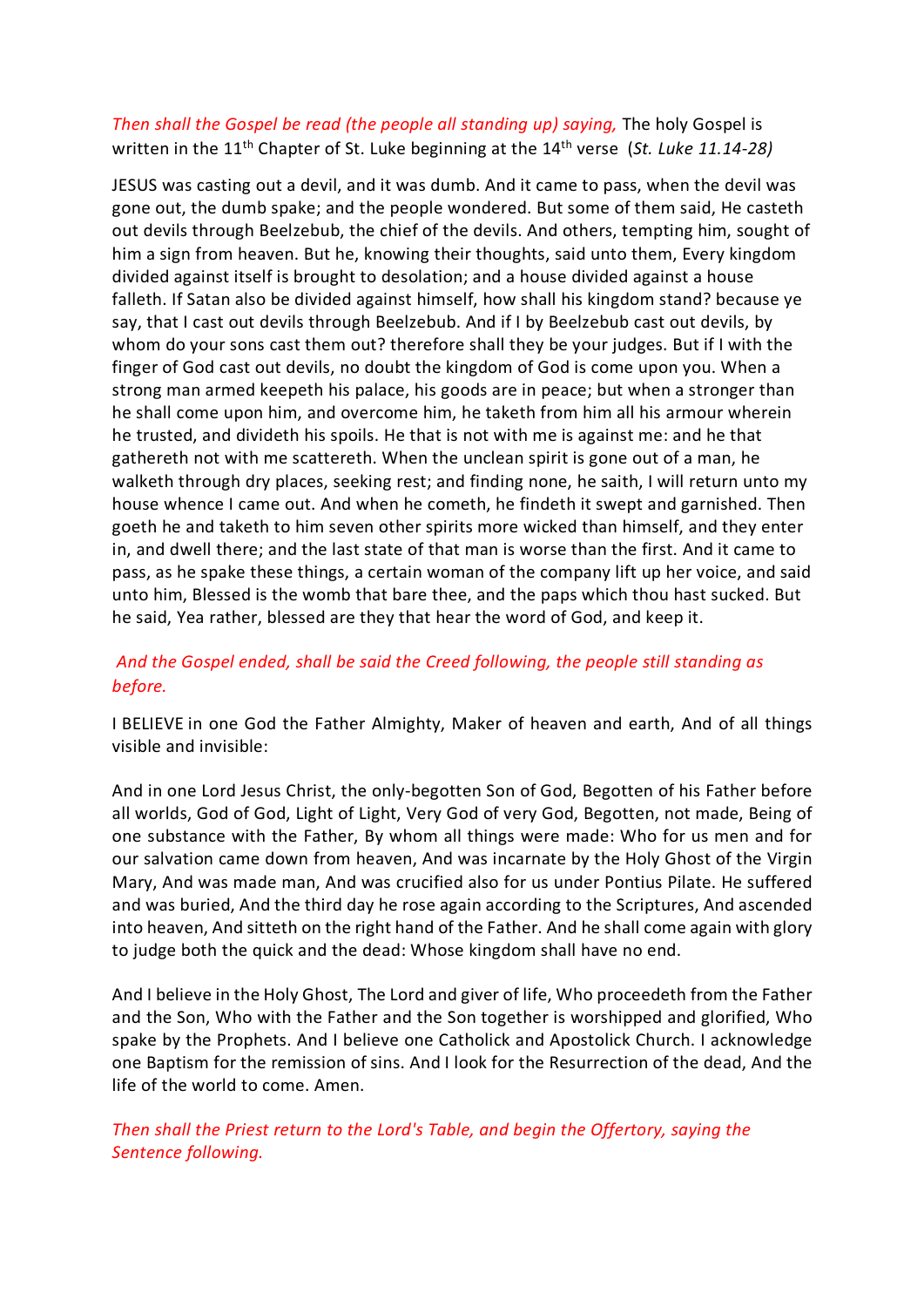Lay not up for yourselves treasure upon the earth; where the rust and moth doth corrupt, and where thieves break through and steal: but lay up for yourselves treasures in heaven; where neither rust nor moth doth corrupt, and where thieves do not break through and steal. *St. Matthew 6.*

*Let us pray for the whole state of Christ's Church militant here in earth.*

ALMIGHTY and everliving God, who by thy holy Apostle hast taught us to make prayers and supplications, and to give thanks, for all men:

We humbly beseech thee most mercifully [*\**to accept our alms and oblations, and] to receive these our prayers, which we offer unto thy Divine Majesty; beseeching thee to inspire continually the universal Church with the spirit of truth, unity, and concord:

And grant, that all they that do confess thy holy Name may agree in the truth of thy holy Word, and live in unity, and godly love.

We beseech thee also to save and defend all Christian Kings, Princes, and Governors; and specially thy servant ELIZABETH our Queen; that under her we may be godly and quietly governed: And grant unto her whole Council, and to all that are put in authority under her, that they may truly and indifferently minister justice, to the punishment of wickedness and vice, and to the maintenance of thy true religion, and virtue.

Give grace, O heavenly Father, to all Bishops and Curates, that they may both by their life and doctrine set forth thy true and lively Word, and rightly and duly administer thy holy Sacraments:

And to all thy people give thy heavenly grace; and specially to this congregation here present; that, with meek heart and due reverence, they may hear, and receive thy holy Word; truly serving thee in holiness and righteousness all the days of their life.

And we most humbly beseech thee of thy goodness, O Lord, to comfort and succour all them, who in this transitory life are in trouble, sorrow, need, sickness, or any other adversity.

And we also bless thy holy Name for all thy servants departed this life in thy faith and fear; beseeching thee to give us grace so to follow their good examples, that with them we may be partakers of thy heavenly kingdom: Grant this, O Father, for Jesus Christ's sake, our only Mediator and Advocate. **Amen.**

## *Then shall the Priest say to them that come to receive the holy Communion,*

YE that do truly and earnestly repent you of your sins, and are in love and charity with your neighbours, and intend to lead a new life, following the commandments of God, and walking from henceforth in his holy ways:

Draw near with faith, and take this holy Sacrament to your comfort; and make your humble confession to Almighty God, meekly kneeling upon your knees.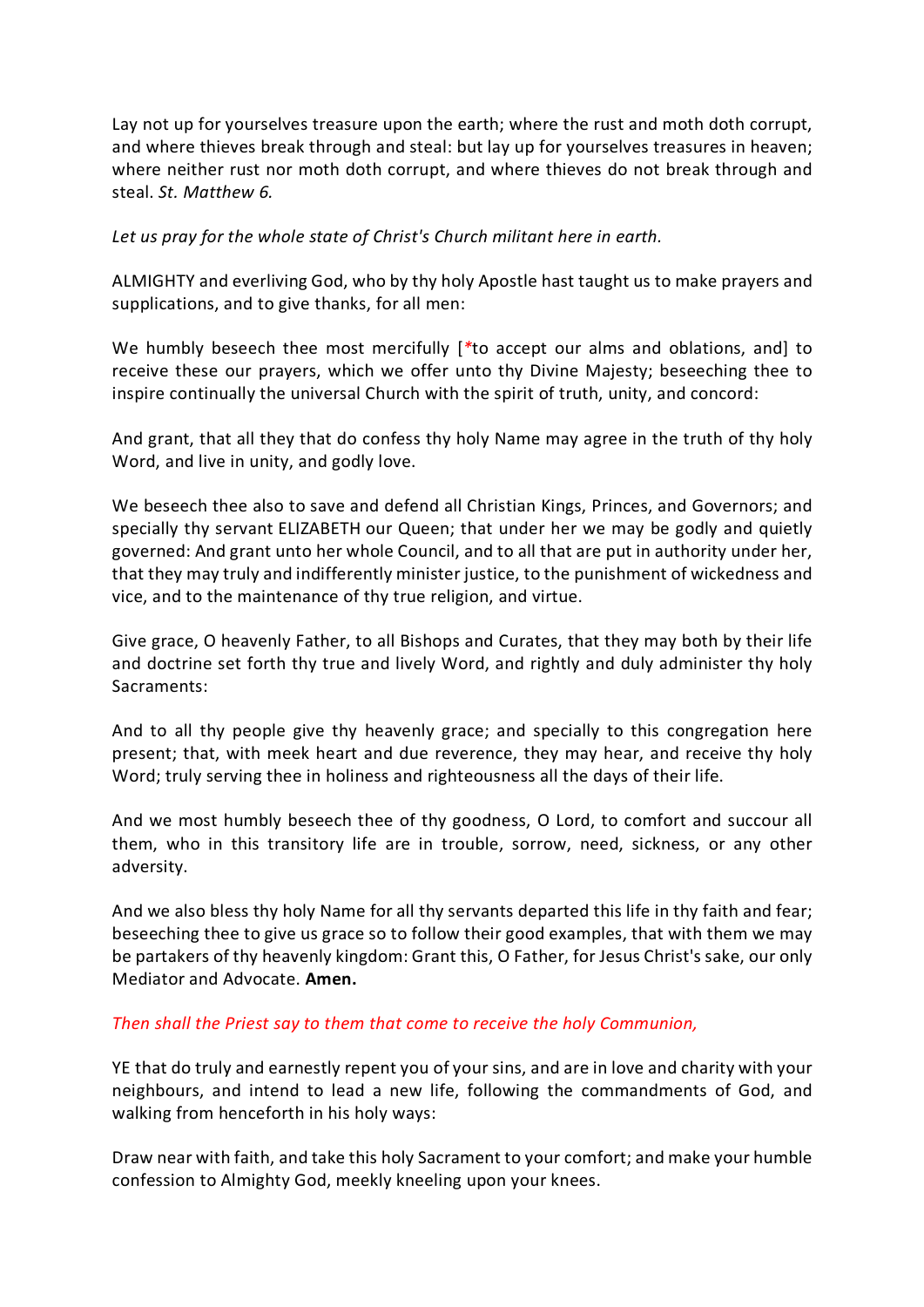#### *Then shall this general Confession be made*

ALMIGHTY God, Father of our Lord Jesus Christ, Maker of all things, Judge of all men: We acknowledge and bewail our manifold sins and wickedness, Which we from time to time most grievously have committed, By thought, word, and deed, Against thy Divine Majesty, Provoking most justly thy wrath and indignation against us. We do earnestly repent, And are heartily sorry for these our misdoings; The remembrance of them is grievous unto us; The burden of them is intolerable. Have mercy upon us, Have mercy upon us, most merciful Father; For thy Son our Lord Jesus Christ's sake, Forgive us all that is past; And grant that we may ever hereafter Serve and please thee In newness of life, To the honour and glory of thy Name; Through Jesus Christ our Lord. **Amen.**

#### *Then shall the Priest stand up, and turning to the people, pronounce this Absolution*

ALMIGHTY God, our heavenly Father, who of his great mercy hath promised forgiveness of sins to all them that with hearty repentance and true faith turn unto him; Have mercy upon you; pardon and deliver you from all your sins; confirm and strengthen you in all goodness; and bring you to everlasting life; through Jesus Christ our Lord. **Amen.**

#### *Then shall the Priest say,*

Hear what comfortable words our Saviour Christ saith unto all that truly turn to him.

COME unto me all that travail and are heavy laden, and I will refresh you. *St. Matthew 11.28*

So God loved the world, that he gave his only-begotten Son, to the end that all that believe in him should not perish, but have everlasting life. *St. John 3.16*

Hear also what Saint Paul saith.

This is a true saying, and worthy of all men to be received, that Christ Jesus came into the world to save sinners. *1 St. Timothy 1.15*

Hear also what Saint John saith.

If any man sin, we have an Advocate with the Father, Jesus Christ the righteous; and he is the propitiation for our sins. *1 St. John 2.1*

## *After which the Priest shall proceed, saying,*

*Priest.* Lift up your hearts. *Answer.* We lift them up unto the Lord. *Priest.* Let us give thanks unto our Lord God. *Answer.* It is meet and right so to do.

*Then shall the Priest turn to the Lord's Table and say,*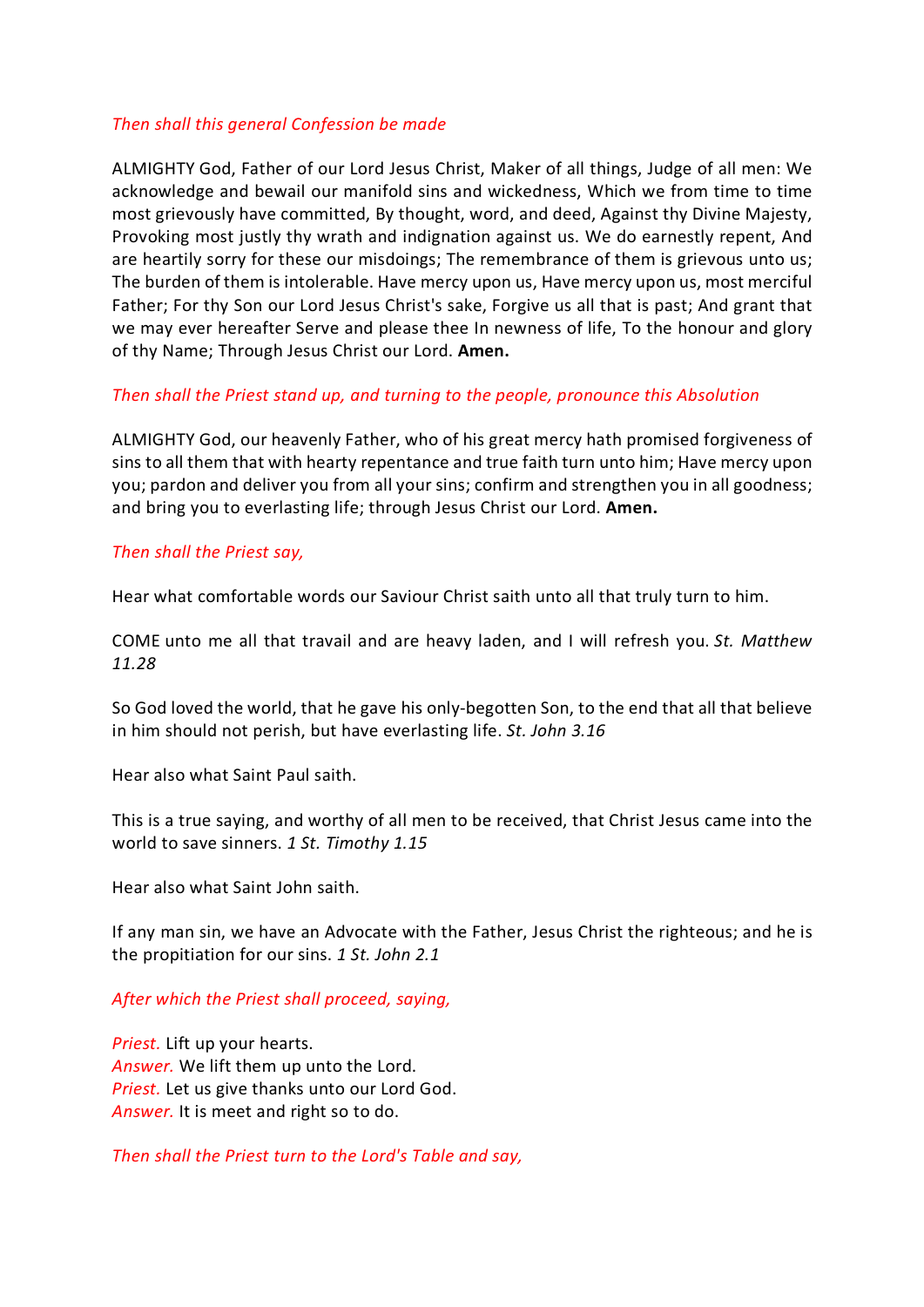IT is very meet, right, and our bounden duty, that we should at all times, and in all places, give thanks unto thee, O Lord *\**Holy Father, Almighty, Everlasting God. *\*These words* [Holy Father] *must be omitted on* Trinity Sunday.

THEREFORE with Angels and Archangels, and with all the company of heaven, we laud and magnify thy glorious Name; evermore praising thee, and saying: Holy, holy, holy, Lord God of hosts, heaven and earth are full of thy glory: Glory be to thee, O Lord most High. Amen.

# *Then shall the Priest and all them that shall receive the Communion say this Prayer following.*

WE do not presume to come to this thy Table, O merciful Lord, trusting in our own righteousness, but in thy manifold and great mercies. We are not worthy so much as to gather up the crumbs under thy Table. But thou art the same Lord, whose property is always to have mercy: Grant us therefore, gracious Lord, so to eat the flesh of thy dear Son Jesus Christ, and to drink his blood, that our sinful bodies may be made clean by his body, and our souls washed through his most precious blood, and that we may evermore dwell in him, and he in us. **Amen.**

# *Then the Priest, standing before the Table, shall say the Prayer of Consecration, as followeth.*

ALMIGHTY God, our heavenly Father, who of thy tender mercy didst give thine only Son Jesus Christ to suffer death upon the Cross for our redemption; who made there (by his one oblation of himself once offered) a full, perfect, and sufficient sacrifice, oblation, and satisfaction, for the sins of the whole world; and did institute, and in his holy Gospel command us to continue, a perpetual memory of that his precious death, until his coming again: Hear us, O merciful Father, we most humbly beseech thee; and grant that we receiving these thy creatures of bread and wine, according to thy Son our Saviour Jesus Christ's holy institution, in remembrance of his death and passion, may be partakers of his most blessed Body and Blood: who, in the same night that he was betrayed, took Bread; and, when he had given thanks, he brake it, and gave it to his disciples, saying, Take, eat; this is my Body which is given for you: Do this in remembrance of me. Likewise after supper he took the Cup; and, when he had given thanks, he gave it to them, saying, Drink ye all of this; for this is my Blood of the New Testament, which is shed for you and for many for the remission of sins: Do this, as oft as ye shall drink it, in remembrance of me. **Amen.**

## *Then shall the Minister first receive the Communion in both kinds and then proceed to deliver the same the people, into their hands, all meekly kneeling. The Bread is given with the following words,*

THE Body of our Lord Jesus Christ, which was given for thee, preserve thy body and soul unto everlasting life: Take and eat this in remembrance that Christ died for thee, and feed on him in thy heart by faith with thanksgiving.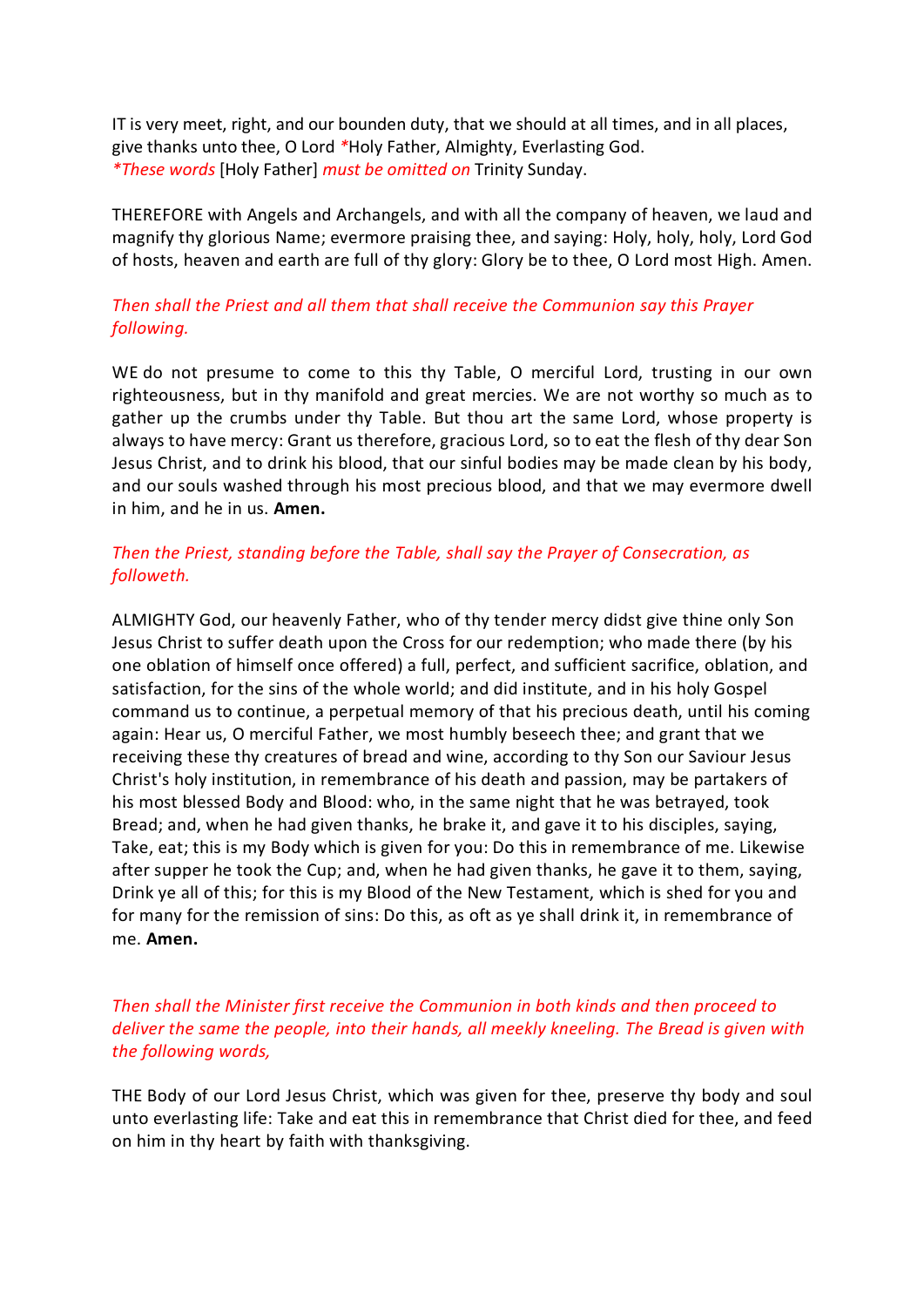#### *And the Minister that delivereth the Cup to any one shall say,*

THE Blood of our Lord Jesus Christ, which was shed for thee, preserve thy body and soul unto everlasting life: Drink this in remembrance that Christ's Blood was shed for thee, and be thankful.

*When all have communicated, the Minister shall return to the Lord's Table, and reverently place upon it what remaineth of the consecrated Elements, covering the same with a fair linen cloth.*

#### *Then shall the Priest say the Lord's Prayer, the people repeating every petition.*

OUR Father, which art in heaven, Hallowed be thy Name, Thy kingdom come, Thy will be done, in earth as it is in heaven. Give us this day our daily bread; And forgive us our trespasses, As we forgive them that trespass against us; And lead us not into temptation, But deliver us from evil. For thine is the kingdom, the power, and the glory, For ever and ever. Amen.

#### *After shall be said as followeth.*

O LORD and heavenly Father, we thy humble servants entirely desire thy fatherly goodness mercifully to accept this our sacrifice of praise and thanksgiving; most humbly beseeching thee to grant, that by the merits and death of thy Son Jesus Christ, and through faith in his blood, we and all thy whole Church may obtain remission of our sins, and all other benefits of his passion. And here we offer and present unto thee, O Lord, ourselves, our souls and bodies, to be a reasonable, holy, and lively sacrifice unto thee; humbly beseeching thee, that all we, who are partakers of this holy Communion, may be fulfilled with thy grace and heavenly benediction. And although we be unworthy, through our manifold sins, to offer unto thee any sacrifice, yet we beseech thee to accept this our bounden duty and service; not weighing our merits, but pardoning our offences, through Jesus Christ our Lord; by whom, and with whom, in the unity of the Holy Ghost, all honour and glory be unto thee, O Father Almighty, world without end. **Amen.**

## *Or this.*

ALMIGHTY and everliving God, we most heartily thank thee, for that thou dost vouchsafe to feed us, who have duly received these holy mysteries, with the spiritual food of the most precious Body and Blood of thy Son our Saviour Jesus Christ; and dost assure us thereby of thy favour and goodness towards us; and that we are very members incorporate in the mystical body of thy Son, which is the blessed company of all faithful people; and are also heirs through hope of thy everlasting kingdom, by the merits of the most precious death and passion of thy dear Son. And we most humbly beseech thee, O heavenly Father, so to assist us with thy grace, that we may continue in that holy fellowship, and do all such good works as thou hast prepared for us to walk in; through Jesus Christ our Lord, to whom, with thee and the Holy Ghost, be all honour and glory, world without end. **Amen.**

*Then the Priest shall let them depart with this Blessing.*